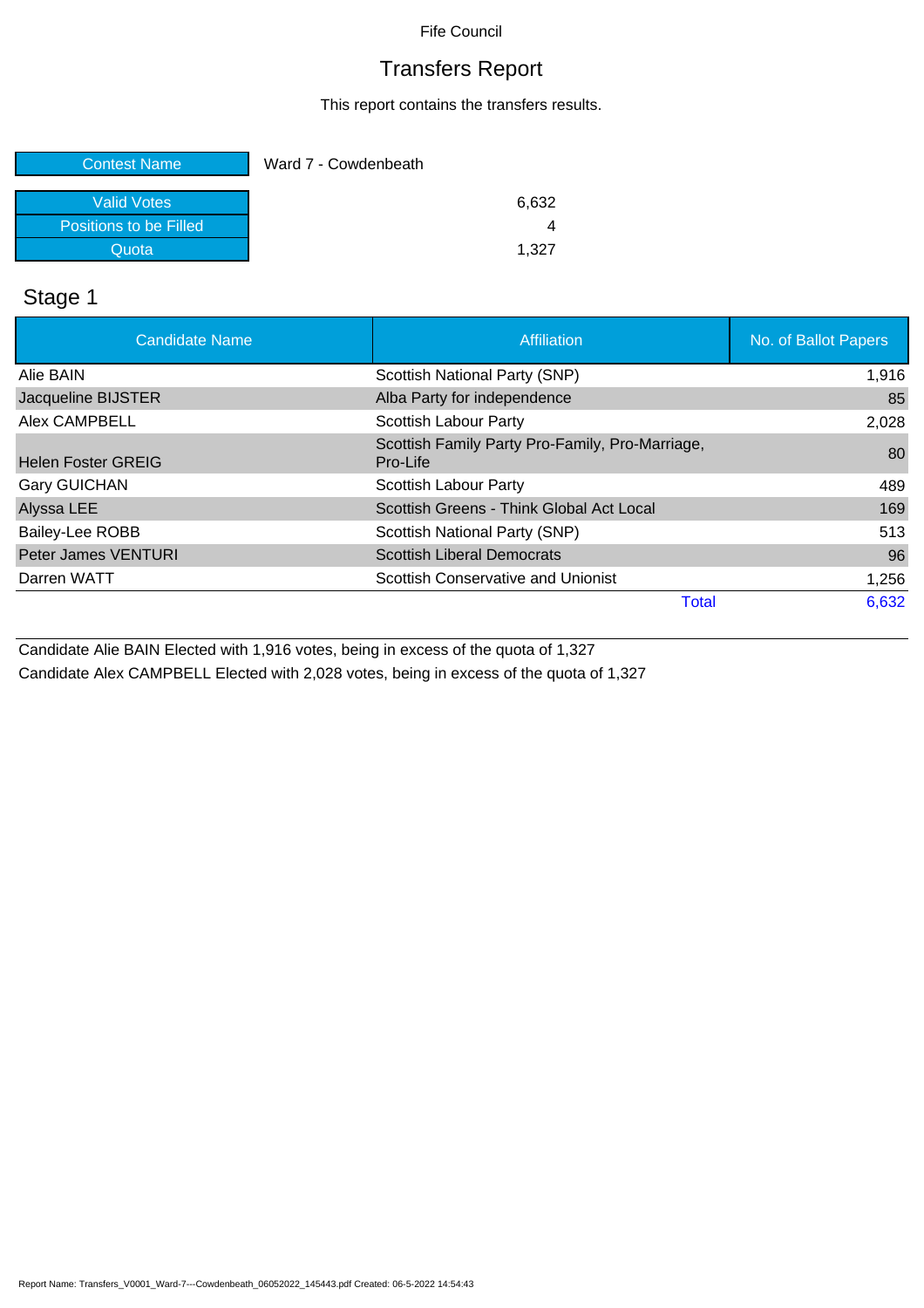# Transfers Report

This report contains the transfers results.

# Stage 2 - Surplus of Alex CAMPBELL 701.00000

| Action                                 | No. of Ballot<br>Papers | <b>Transfer Value</b> | <b>Votes Transferred</b> |
|----------------------------------------|-------------------------|-----------------------|--------------------------|
| Transfer to Jacqueline BIJSTER         | 21                      | 0.34566               | 7.25886                  |
| Transfer to Helen Foster GREIG         | 29                      | 0.34566               | 10.02414                 |
| <b>Transfer to Gary GUICHAN</b>        | 1,456                   | 0.34566               | 503.28096                |
| Transfer to Alyssa LEE                 | 31                      | 0.34566               | 10.71546                 |
| Transfer to Bailey-Lee ROBB            | 89                      | 0.34566               | 30.76374                 |
| <b>Transfer to Peter James VENTURI</b> | 31                      | 0.34566               | 10.71546                 |
| <b>Transfer to Darren WATT</b>         | 156                     | 0.34566               | 53.92296                 |
|                                        |                         |                       |                          |
| No further preference                  | 215                     | 0.34566               | 74.31690                 |
| Not transferred due to rounding        |                         |                       | 0.00152                  |
|                                        | <b>Total</b>            |                       | 701.00000                |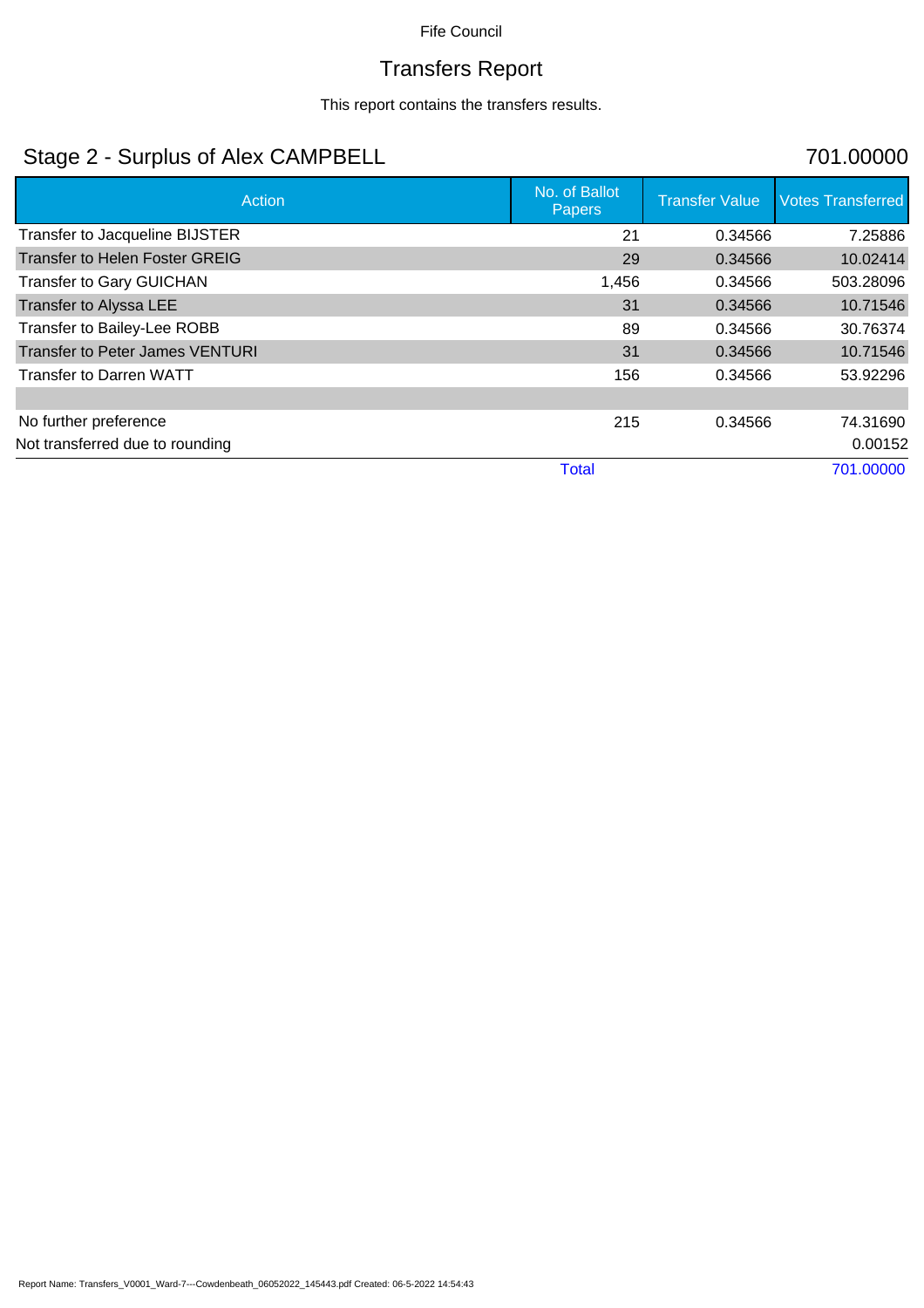# Transfers Report

This report contains the transfers results.

# Stage 3 - Surplus of Alie BAIN 589.00000

| Action                                 | No. of Ballot<br><b>Papers</b> | <b>Transfer Value</b> | <b>Votes Transferred</b> |
|----------------------------------------|--------------------------------|-----------------------|--------------------------|
| Transfer to Jacqueline BIJSTER         | 58                             | 0.30741               | 17.82978                 |
| <b>Transfer to Helen Foster GREIG</b>  | 22                             | 0.30741               | 6.76302                  |
| <b>Transfer to Gary GUICHAN</b>        | 92                             | 0.30741               | 28.28172                 |
| Transfer to Alyssa LEE                 | 90                             | 0.30741               | 27.66690                 |
| Transfer to Bailey-Lee ROBB            | 1,490                          | 0.30741               | 458.04090                |
| <b>Transfer to Peter James VENTURI</b> | 6                              | 0.30741               | 1.84446                  |
| <b>Transfer to Darren WATT</b>         | 33                             | 0.30741               | 10.14453                 |
|                                        |                                |                       |                          |
| No further preference                  | 125                            | 0.30741               | 38.42625                 |
| Not transferred due to rounding        |                                |                       | 0.00244                  |
|                                        | <b>Total</b>                   |                       | 589.00000                |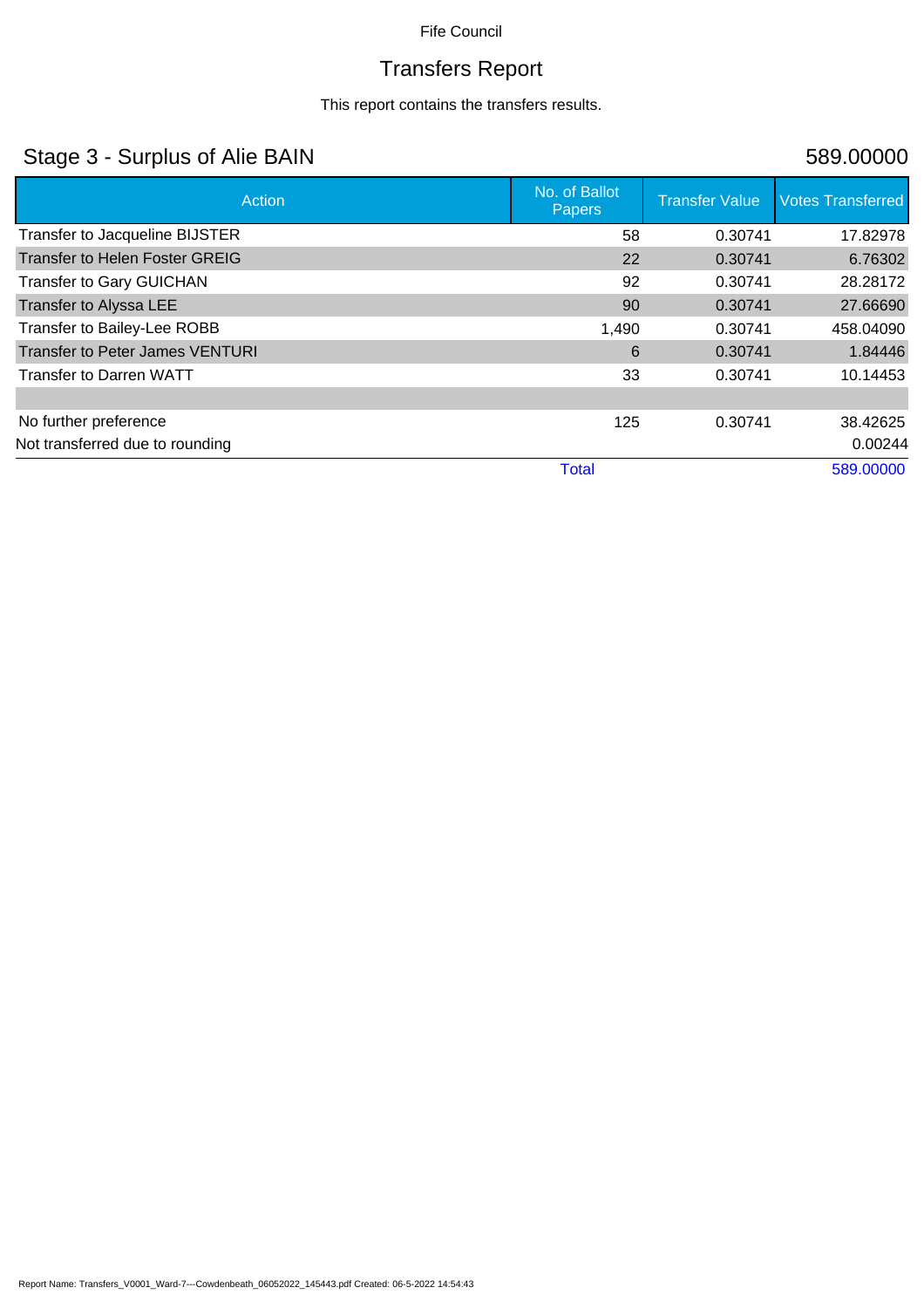# Transfers Report

This report contains the transfers results.

# Stage 4 - Exclusion of Helen Foster GREIG 86.78716

| <b>Action</b>                          | No. of Ballot<br><b>Papers</b> | <b>Transfer Value</b> | <b>Votes Transferred</b> |
|----------------------------------------|--------------------------------|-----------------------|--------------------------|
| Transfer to Jacqueline BIJSTER         | 5                              | 1.00000               | 5.00000                  |
| <b>Transfer to Gary GUICHAN</b>        | 8                              | 1.00000               | 8.00000                  |
| Transfer to Alyssa LEE                 | 9                              | 1.00000               | 9.00000                  |
| Transfer to Bailey-Lee ROBB            | 5                              | 1.00000               | 5.00000                  |
| <b>Transfer to Peter James VENTURI</b> | 4                              | 1.00000               | 4.00000                  |
| <b>Transfer to Darren WATT</b>         | 25                             | 1.00000               | 25.00000                 |
| <b>Transfer to Gary GUICHAN</b>        | 14                             | 0.34566               | 4.83924                  |
| Transfer to Alyssa LEE                 | $\overline{2}$                 | 0.34566               | 0.69132                  |
| Transfer to Bailey-Lee ROBB            | 2                              | 0.34566               | 0.69132                  |
| <b>Transfer to Peter James VENTURI</b> | $\mathbf{1}$                   | 0.34566               | 0.34566                  |
| <b>Transfer to Darren WATT</b>         | 3                              | 0.34566               | 1.03698                  |
| Transfer to Jacqueline BIJSTER         | $\overline{2}$                 | 0.30741               | 0.61482                  |
| <b>Transfer to Gary GUICHAN</b>        | 3                              | 0.30741               | 0.92223                  |
| Transfer to Alyssa LEE                 | $\overline{2}$                 | 0.30741               | 0.61482                  |
| Transfer to Bailey-Lee ROBB            | $\overline{7}$                 | 0.30741               | 2.15187                  |
| <b>Transfer to Peter James VENTURI</b> | $\mathbf{1}$                   | 0.30741               | 0.30741                  |
|                                        |                                |                       |                          |
| No further preference                  | 24                             | 1.00000               | 24.00000                 |
| No further preference                  | 7                              | 0.34566               | 2.41962                  |
| No further preference                  | $\overline{7}$                 | 0.30741               | 2.15187                  |
| Not transferred due to rounding        |                                |                       | 0.00000                  |
|                                        | <b>Total</b>                   |                       | 96.78716                 |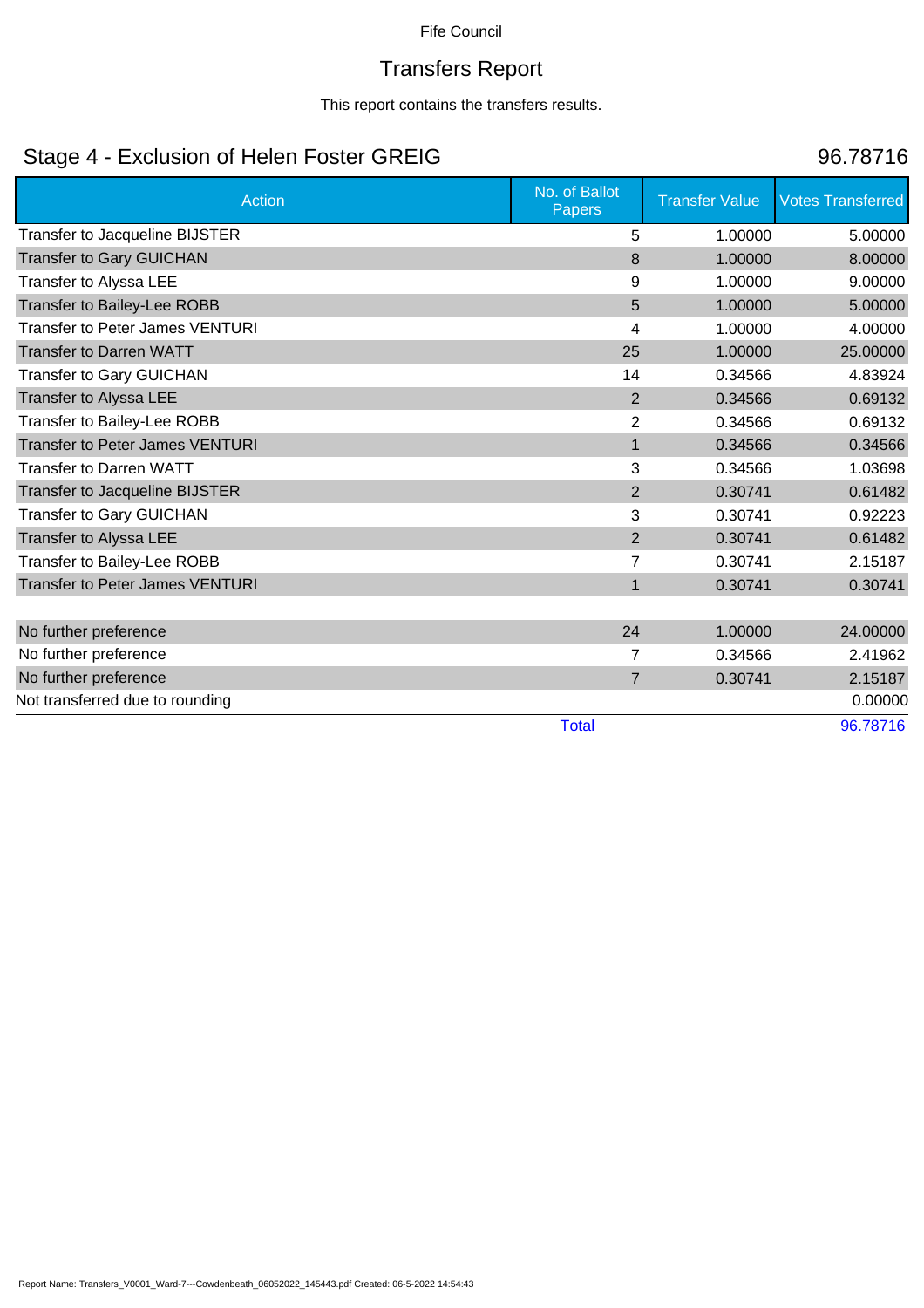# Transfers Report

This report contains the transfers results.

# Stage 5 - Surplus of Darren WATT 19.10447

| Action                                 | No. of Ballot<br><b>Papers</b> | <b>Transfer Value</b> | <b>Votes Transferred</b> |
|----------------------------------------|--------------------------------|-----------------------|--------------------------|
| <b>Transfer to Gary GUICHAN</b>        | 422                            | 0.01419               | 5.98818                  |
| <b>Transfer to Bailey-Lee ROBB</b>     | 74                             | 0.01419               | 1.05006                  |
| <b>Transfer to Peter James VENTURI</b> | 231                            | 0.01419               | 3.27789                  |
| <b>Transfer to Gary GUICHAN</b>        | 67                             | 0.00490               | 0.32830                  |
| Transfer to Bailey-Lee ROBB            | 8                              | 0.00490               | 0.03920                  |
| <b>Transfer to Peter James VENTURI</b> | 15                             | 0.00490               | 0.07350                  |
| <b>Transfer to Gary GUICHAN</b>        | 2                              | 0.00436               | 0.00872                  |
| <b>Transfer to Bailey-Lee ROBB</b>     | 13                             | 0.00436               | 0.05668                  |
| <b>Transfer to Peter James VENTURI</b> | 2                              | 0.00436               | 0.00872                  |
|                                        |                                |                       |                          |
| No further preference                  | 484                            | 0.01419               | 6.86796                  |
| No further preference                  | 64                             | 0.00490               | 0.31360                  |
| No further preference                  | 15                             | 0.00436               | 0.06540                  |
| Not transferred due to rounding        |                                |                       | 0.00410                  |
|                                        | <b>Total</b>                   |                       | 19.10447                 |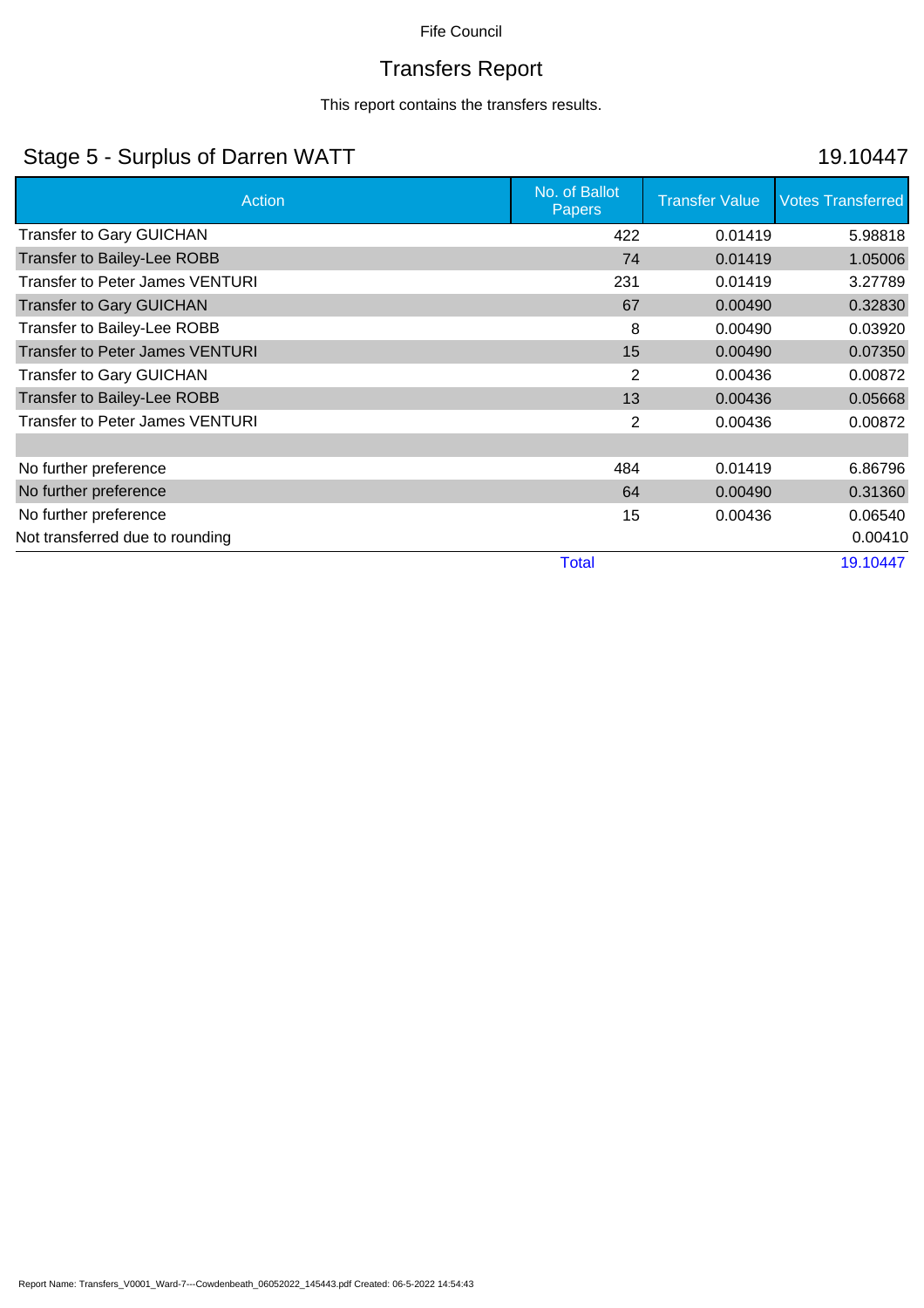# Transfers Report

This report contains the transfers results.

# Stage 6 - Exclusion of Jacqueline BIJSTER 116.02054

| <b>Action</b>                          | No. of Ballot<br>Papers | <b>Transfer Value</b> | <b>Votes Transferred</b> |
|----------------------------------------|-------------------------|-----------------------|--------------------------|
| <b>Transfer to Gary GUICHAN</b>        | 9                       | 1.00000               | 9.00000                  |
| Transfer to Alyssa LEE                 | 16                      | 1.00000               | 16.00000                 |
| Transfer to Bailey-Lee ROBB            | 28                      | 1.00000               | 28.00000                 |
| <b>Transfer to Peter James VENTURI</b> | 3                       | 1.00000               | 3.00000                  |
| <b>Transfer to Gary GUICHAN</b>        | $\overline{7}$          | 0.34566               | 2.41962                  |
| Transfer to Alyssa LEE                 | $\overline{2}$          | 0.34566               | 0.69132                  |
| Transfer to Bailey-Lee ROBB            | $\overline{2}$          | 0.34566               | 0.69132                  |
| <b>Transfer to Peter James VENTURI</b> | $\mathbf{1}$            | 0.34566               | 0.34566                  |
| Transfer to Gary GUICHAN               | 11                      | 0.30741               | 3.38151                  |
| Transfer to Alyssa LEE                 | $\overline{7}$          | 0.30741               | 2.15187                  |
| Transfer to Bailey-Lee ROBB            | 26                      | 0.30741               | 7.99266                  |
| <b>Transfer to Peter James VENTURI</b> | $\mathbf{1}$            | 0.30741               | 0.30741                  |
| <b>Transfer to Gary GUICHAN</b>        | 9                       | 0.01419               | 0.12771                  |
| Transfer to Alyssa LEE                 | $\mathbf{1}$            | 0.01419               | 0.01419                  |
| Transfer to Bailey-Lee ROBB            | 2                       | 0.01419               | 0.02838                  |
| <b>Transfer to Peter James VENTURI</b> | 3                       | 0.01419               | 0.04257                  |
| Transfer to Alyssa LEE                 | 1                       | 0.00490               | 0.00490                  |
|                                        |                         |                       |                          |
| No further preference                  | 34                      | 1.00000               | 34.00000                 |
| No further preference                  | 9                       | 0.34566               | 3.11094                  |
| No further preference                  | 15                      | 0.30741               | 4.61115                  |
| No further preference                  | $\overline{7}$          | 0.01419               | 0.09933                  |
| Not transferred due to rounding        |                         |                       | 0.00000                  |
|                                        | <b>Total</b>            |                       | 116.02054                |

Report Name: Transfers\_V0001\_Ward-7---Cowdenbeath\_06052022\_145443.pdf Created: 06-5-2022 14:54:43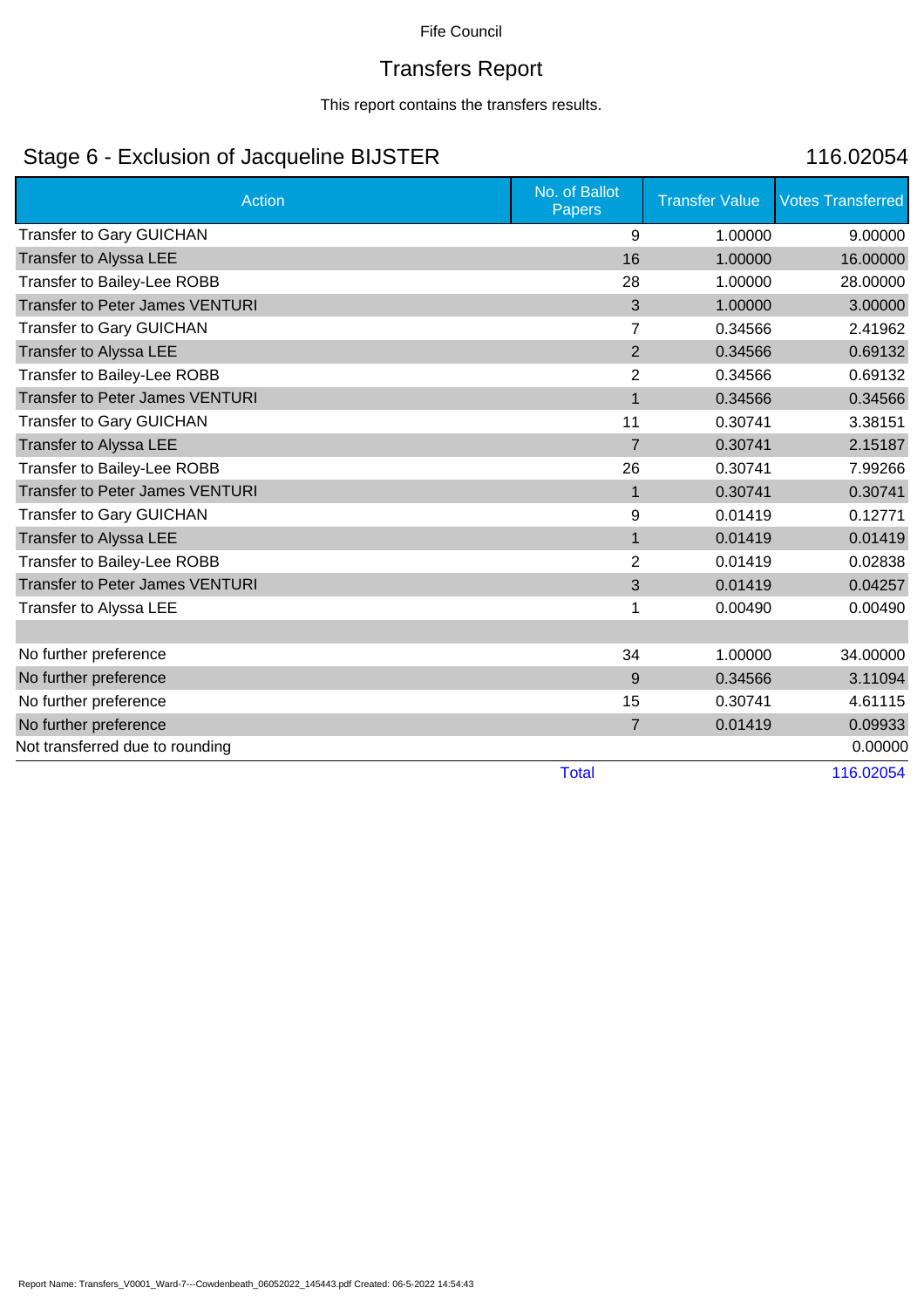# Transfers Report

This report contains the transfers results.

# Stage 7 - Exclusion of Peter James VENTURI 120.26874

| <b>Action</b>                   | No. of Ballot<br>Papers | <b>Transfer Value</b> | <b>Votes Transferred</b> |
|---------------------------------|-------------------------|-----------------------|--------------------------|
| Transfer to Gary GUICHAN        | 34                      | 1.00000               | 34.00000                 |
| Transfer to Alyssa LEE          | 21                      | 1.00000               | 21.00000                 |
| Transfer to Bailey-Lee ROBB     | 7                       | 1.00000               | 7.00000                  |
| <b>Transfer to Gary GUICHAN</b> | 10                      | 0.34566               | 3.45660                  |
| Transfer to Alyssa LEE          | 3                       | 0.34566               | 1.03698                  |
| Transfer to Bailey-Lee ROBB     | $\mathbf{1}$            | 0.34566               | 0.34566                  |
| <b>Transfer to Gary GUICHAN</b> | 1                       | 0.30741               | 0.30741                  |
| Transfer to Alyssa LEE          | $\overline{2}$          | 0.30741               | 0.61482                  |
| Transfer to Gary GUICHAN        | 77                      | 0.01419               | 1.09263                  |
| Transfer to Alyssa LEE          | 25                      | 0.01419               | 0.35475                  |
| Transfer to Bailey-Lee ROBB     | 5                       | 0.01419               | 0.07095                  |
| <b>Transfer to Gary GUICHAN</b> | 6                       | 0.00490               | 0.02940                  |
| Transfer to Bailey-Lee ROBB     |                         | 0.00436               | 0.00436                  |
|                                 |                         |                       |                          |
| No further preference           | 41                      | 1.00000               | 41.00000                 |
| No further preference           | 19                      | 0.34566               | 6.56754                  |
| No further preference           | 5                       | 0.30741               | 1.53705                  |
| No further preference           | 127                     | 0.01419               | 1.80213                  |
| No further preference           | 9                       | 0.00490               | 0.04410                  |
| No further preference           | $\mathbf{1}$            | 0.00436               | 0.00436                  |
| Not transferred due to rounding |                         |                       | 0.00000                  |

Total 120.26874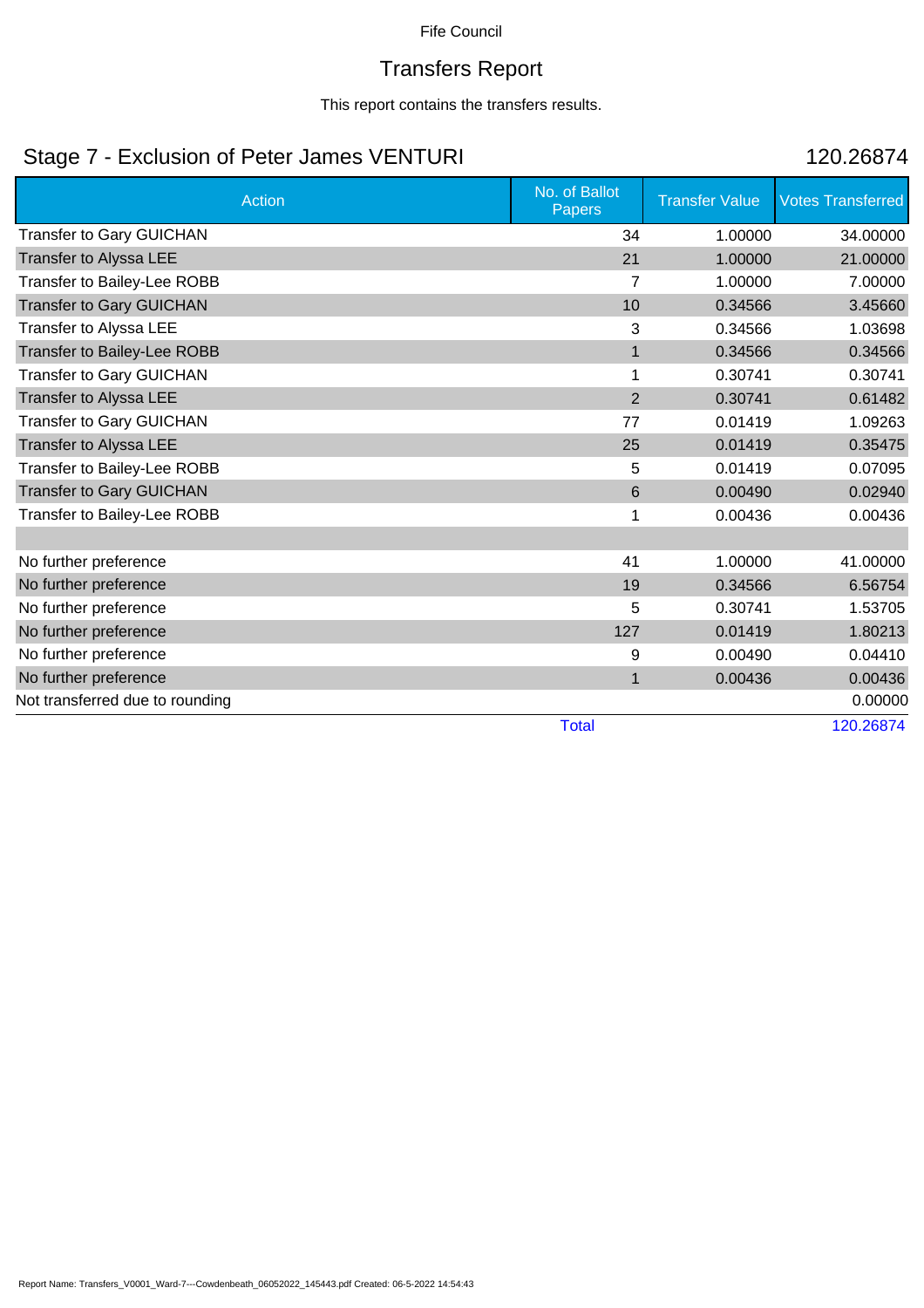# Transfers Report

This report contains the transfers results.

# Stage 8 - Exclusion of Alyssa LEE 260.26241

| Action                             | No. of Ballot<br><b>Papers</b> | <b>Transfer Value</b> | <b>Votes Transferred</b> |
|------------------------------------|--------------------------------|-----------------------|--------------------------|
| Transfer to Gary GUICHAN           | 60                             | 1.00000               | 60.00000                 |
| <b>Transfer to Bailey-Lee ROBB</b> | 88                             | 1.00000               | 88.00000                 |
| <b>Transfer to Gary GUICHAN</b>    | 7                              | 0.34566               | 2.41962                  |
| Transfer to Bailey-Lee ROBB        | 6                              | 0.34566               | 2.07396                  |
| <b>Transfer to Gary GUICHAN</b>    | 4                              | 0.30741               | 1.22964                  |
| <b>Transfer to Bailey-Lee ROBB</b> | 57                             | 0.30741               | 17.52237                 |
| <b>Transfer to Gary GUICHAN</b>    | 18                             | 0.01419               | 0.25542                  |
| <b>Transfer to Bailey-Lee ROBB</b> | $\overline{7}$                 | 0.01419               | 0.09933                  |
| Transfer to Bailey-Lee ROBB        | 1                              | 0.00490               | 0.00490                  |
|                                    |                                |                       |                          |
| No further preference              | 67                             | 1.00000               | 67.00000                 |
| No further preference              | 25                             | 0.34566               | 8.64150                  |
| No further preference              | 40                             | 0.30741               | 12.29640                 |
| No further preference              | 49                             | 0.01419               | 0.69531                  |
| No further preference              | 4                              | 0.00490               | 0.01960                  |
| No further preference              | 1                              | 0.00436               | 0.00436                  |
| Not transferred due to rounding    |                                |                       | 0.00000                  |
|                                    | <b>Total</b>                   |                       | 260.26241                |